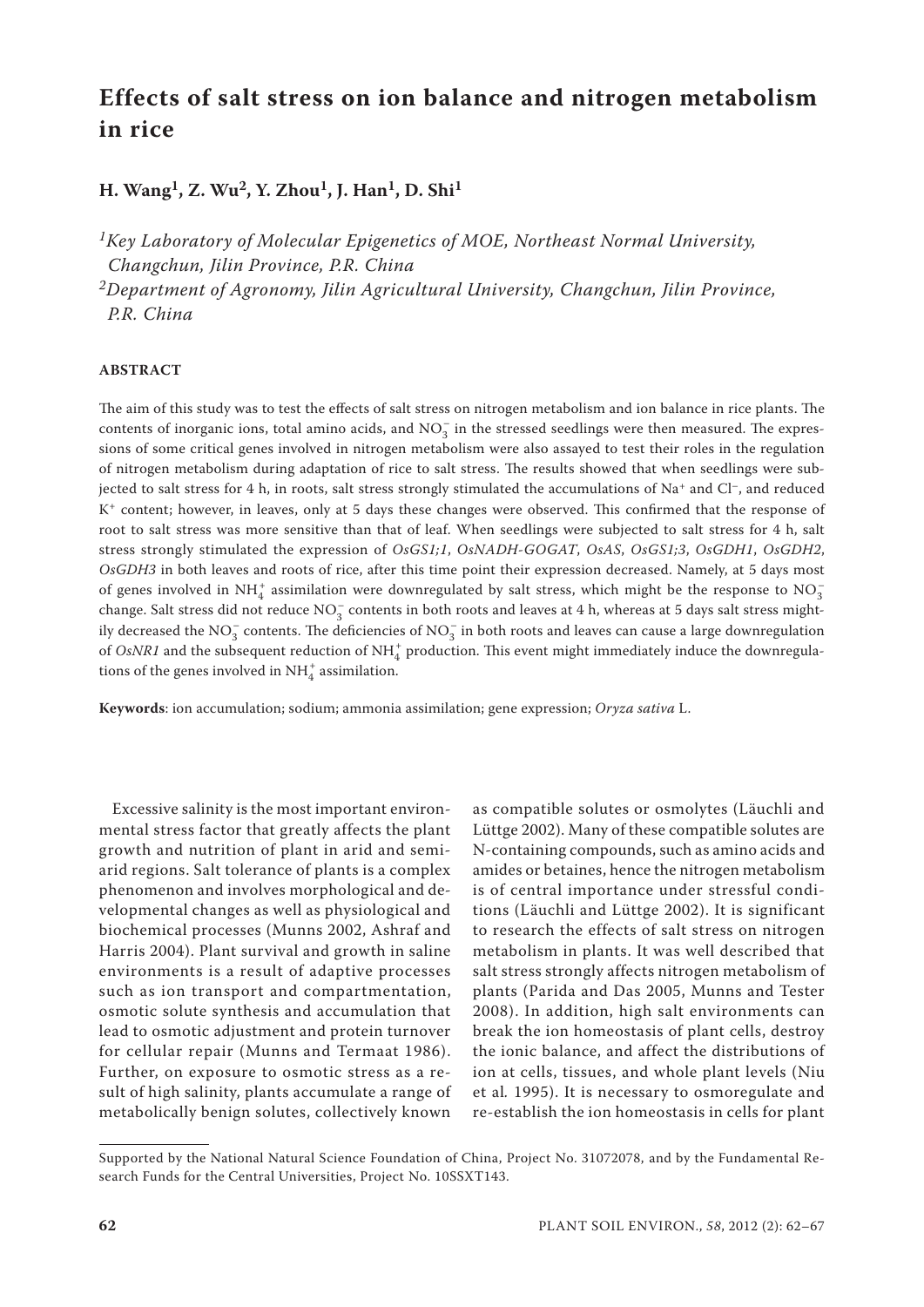living under salt-stress (Surabhi et al. 2008). Thus, the understanding of nitrogen metabolism response and ion balance regulation may be crucial for salt tolerance research. However, the underlying mechanism of nitrogen metabolism regulation in plants under salt stress remains obscure.

Rice (*Oryza sativ*a L.) is one of the most important cereal crops in tropical and temperate regions of the world. In many agricultural areas, especially Asia, soil salinity is an important factor that limits rice productivity. It was reported that salt stress strongly affects the germination (Deng et al. 2011), the growth (Wang et al. 2011), solute accumulation (Hoai et al. 2003, Nemati et al. 2011), and gene expression (Pandit et al. 2011) of rice plants. The aim of this study was to test the effects of salt stress on nitrogen metabolism and ion balance in rice plants. In this study, the contents of inorganic ions, total amino acids, and  $NO<sub>3</sub><sup>-</sup>$  in the stressed seedlings were measured. The expressions of some critical genes involved in nitrogen metabolism were also assayed to test their roles in the regulation of nitrogen metabolism during adaptation of rice to salt stress.

#### **MATERIAL AND METHODS**

**Plant growth conditions**. Rice (*O. sativa* L. cv. Nipponbare) seedlings were used in the experiments. Seeds were germinated and grown in petri dishes for 7 days in a growth cabinet (30°C during the day and 25°C during the night, 16/8 h photoperiod at 250  $\mu$ mol/m<sup>2</sup>/s). Seedlings were then transferred to buckets containing 2000 mL of aerated sterile nutrient solution for solution culture. The nutrient solution was replaced daily. The buckets were placed in a growth chamber that was maintained at  $27.0 \pm 1.5^{\circ}$ C during the day and  $21.0 \pm 1.5^{\circ}$ C during the night, under a 16/8 h photoperiod at 250 μmol/m<sup>2</sup>/s. The nutrient solution used in this work corresponded to the components described by the International Rice Research Institute (Yoshida et al. 1976), and contained 1.44 mmol/L  $\rm NH_4NO_3$ , 0.32 mmol/L  $\mathrm{NaH_{2}PO_{4}}$ 0.6 mmol/L $\mathrm{K_{2}SO_{4}}$ 1.0 mmol/L $\mathrm{CaCl_{2}}$ 1.6 mmol/L  $MgSO<sub>4</sub>$ , 0.072 mmol/L Fe-EDTA, 0.2 mmol/L  $\text{Na}_2\text{SiO}_3$ , 9.1  $\mu$ mol/L  $\text{MnCl}_2$ , 0.154 μmol/L  $ZnSO_4$ , 0.156 μmol/L CuSO<sub>4</sub>, 18.5 μmol/L  $H_3BO_3$  and 0.526 μmol/L  $H_2MoO_4$ at pH 5.4.

**Stress treatment and ion content determinations**. After 12 days of growth in hydroponic medium, rice plants were subjected to salt stress

(100 mmol/L NaCl) by being transferred to another bucket containing 3500 mL of the treatment solution amended with the above nutrients and 100 mmol/L NaCl (pH 5.45). A bucket including 20 seedlings represented one replicate, and there were three replicates per treatment. Treatment solutions were replaced daily. The nutrient solution without stress salts was used as a control. A bucket including 20 seedlings represented one replicate, and there were three replicates per treatment. 12 buckets of seedlings were randomly divided into 4 sets, three buckets per set. Each bucket was considered as one replicate with three replicates per set. Two sets were used as control (one set per time point); another two sets were treated with salt stress (one set per time point). Treatment solutions were replaced daily. The nutrient solution without stress salts was used as a control. The 20 seedlings were harvested after treatment for 4 h and 5 days, respectively. The roots and leaves of 10 seedlings in each bucket were separated and mixed, then immediately frozen in liquid nitrogen and then stored at −70°C for RNA isolation. Another 10 seedlings in each bucket were washed with distilled water, after which the roots and leaves were separated and freeze-dried. Dry samples of plant material were treated with 10 mL deionised water at 100°C for 1 h, and the extract was then used to determine the contents of free inorganic ions. The  $Na<sup>+</sup>$  and  $K<sup>+</sup>$  contents were assayed using an atomic absorption spectrophotometer (TAS-990, Purkinje General, Beijing, China). The contents of  $\rm NO_3^-$  and Cl $^-$  were determined by ion chromatography (DX-300, Sunnyvale, USA). Total free amino acids content was measured using the ninhydrin method (Zhang 2002).

**Quantitative real time PCR**. We extracted the total RNA from the leaves and roots of seedlings grown under stress or non-stress conditions using TRIzol reagent (Invitrogen, Carlsbad, USA). The RNA was treated with DNaseI (Invitrogen), reverse-transcribed using SuperScriptTM RNase H-Reverse Transcriptase (Invitrogen), and then subjected to real time PCR analysis using genespecific primers. The gene-specific primers are listed in Table 1. PCR amplification was conducted with an initial step at 95°C for 1 min followed by 40 cycles of 5 s at 95°C, 10 s at 60°C and 30 s at 72°C. Amplification of the target gene was monitored every cycle by SYBR Green. Amplification of the rice *UBQ5* (GenBank Accession AK061988) mRNA was used as an internal quantitative control (Quinet et al. 2010, Zhang et al. 2010). We optimized the PCR reaction system, after which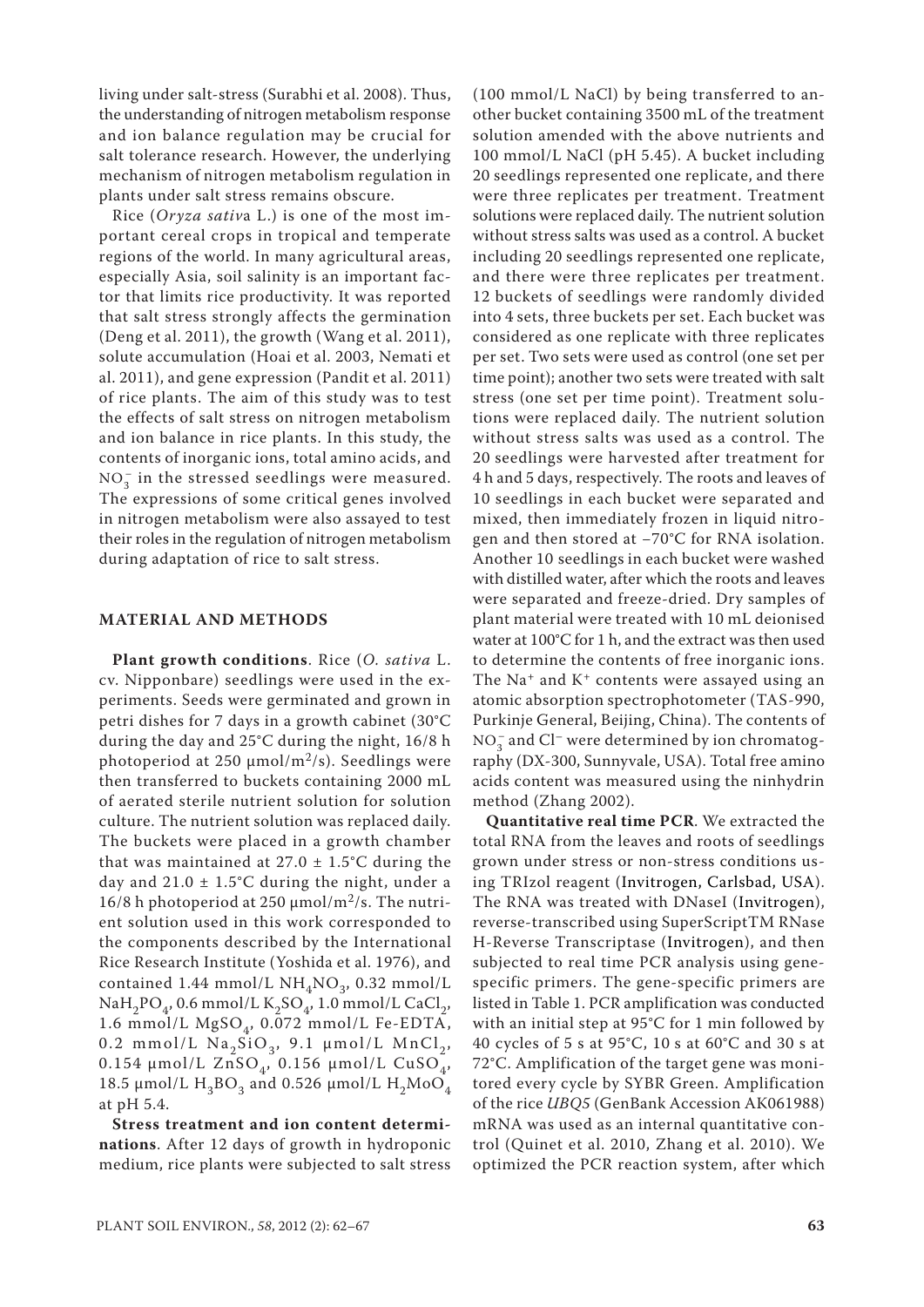Table 1. Gene-specific primers used in real time PCR analysis

| Gene name                       | GeneBank<br>Accession No. | Forward primer                   | Reverse primer             |  |  |
|---------------------------------|---------------------------|----------------------------------|----------------------------|--|--|
| OsNR1                           | AK121810                  | <b>CCTACTACTAAATTATACGCACCG</b>  | CAGGAAGGAATCAACCGCTA       |  |  |
| OsGS1;1                         | AB037595                  | CCGTCTGTCGGCATTTCTG              | GGGATGGGCTTGGGGTC          |  |  |
| OsGS1;2                         | AB180688                  | GCCCACAGGGACCATACTACT            | CGTTGATGCCACTGATGTTGAT     |  |  |
| OsGS1;3                         | AB180689                  | CCGATTCCGACGAACAACC              | GCTCCCGCCGCACAGT           |  |  |
| OsGS2                           | X14246                    | AGTATGCGTGAAGATGGAGGAT           | GCCCCACCCGAATAGAGC         |  |  |
| OsNADH-GOGAT                    | AB008845                  | <b>TTGCGGTTACAAGACACTCTACTG</b>  | <b>GCTCCCGTCCCTCCATCA</b>  |  |  |
| $OsFd-GOGAT$                    | AJ132280                  | TGGTCTCCGCCCAGCAC                | CAGTTTGTAGGTCAACCGTTATCAT  |  |  |
| OsGDH1                          | AK071839                  | <b>TTCTTCCTTCCCACTACCAAAC</b>    | TCCCAAGCAGCGAGCC           |  |  |
| OsGDH2                          | AB189166                  | <b>GGCCATTAACAACACTCATA</b>      | <b>ACGCCGATCTATCTTGAAT</b> |  |  |
| O <sub>s</sub> GDH <sub>3</sub> | AB035927                  | <b>TATGCTACTGAGGCTTTATTGACTG</b> | GCCACCTTTCTGATGGATGA       |  |  |
| OsAS                            | D83378                    | <b>GCCCTATTTACCTAAGCACATTC</b>   | AGGCTGCGTCCCATTCA          |  |  |
| OsNRT1;1                        | AF140606                  | GGGCAGAGTTCAGCAATCG              | GGAAGGACGCCGCAGGT          |  |  |
| OsNRT1;2                        | AY305030                  | GCGGCGAGTCCCTGAG                 | CGACGGCGTAGATGAATGA        |  |  |
| OsNRT2;1                        | AK072215                  | ACGGCACAAAGTACAAGACG             | CCACTGCGGGAAGTAGATG        |  |  |
| OsAMTI;1                        | AK073718                  | GCCTCCAACAGCAACAACC              | CCAAACAGAAACTGGCAATCA      |  |  |
| OsAMTI;2                        | NM 001053990              | CACGGTGGCGATGAAAGG               | TTGGAGATGGTGGTGAAGGAC      |  |  |
| OsAMTI;3                        | AK107204                  | TCAAGCAGGTCCCACAGG               | TGAGGAAGGCGGAGTAGATG       |  |  |
| OsAMT2;1                        | AB051864                  | GATGAATCACGCCGAAACAC             | GCACGGACGAATCGCTACTT       |  |  |
| OsAMT2;2                        | AB083582                  | CGACCAAGGACAGGGAGA               | CACGGCGAGCGAGGAG           |  |  |
| OsAMT2;3                        | AK102106                  | GTTCACCCCGCTCTGGC                | CCGCTCCCTGTCGCTCTT         |  |  |
| OsAMT3;1                        | AK120352                  | CCAACTGCTGAAAAGTGAAAACG          | TGCTTCGCATACGGCTGAC        |  |  |
| OsAMT3;2                        | AK069311                  | CCCAGTTCGGCAAGCAG                | TGGCGAGGCAGATGAGG          |  |  |
| OsAMT3;3                        | AK108711                  | GAGATTCCCGCCCAACAA               | <b>TCCACCCAAGCCACAGC</b>   |  |  |
| OsUBQ5                          | AK061988                  | <b>ACCACTTCGACCGCCACTACT</b>     | ACGCCTAAGCCTGCTGGTT        |  |  |

NR – nitrate reductase; GOGAT – glutamate synthase; GS – glutamine synthetase; GDH – glutamate dehydrogenase; AS – asparagine synthetase; NRT – nitrate transporter; AMT – ammonium transporter

the amplification efficiencies of each target gene and reference gene were approximately equal. The relative expression of the target genes was measured using the ∆CT method (Livak and Schmittgen 2001). Real time PCR analyses were conducted at least three times for each sample.

**Statistical data analysis**. Statistical analysis of the data was performed using the statistical program SPSS 13.0 (SPSS, Chicago, USA). All data were represented by an average of the three replicates and the standard errors (S.E.). The treatment mean values at the same time point were compared by *t*-test.

#### **RESULTS AND DISCUSSION**

Na+ is the main poisonous ion in salinized soil. Low  $Na<sup>+</sup>$  and high  $K<sup>+</sup>$  in the cytoplasm are essen-

tial to maintain a number of enzymatic processes (Munns and Tester 2008). Na<sup>+</sup> enters plant cells principally through K+ pathways (Munns and Tester 2008). Plants under salt stress usually absorb Na<sup>+</sup> and simultaneously inhibit  $K^+$  absorption. We observed that salt stress increased Na+/K+ ratio and the contents of  $Na<sup>+</sup>$  and  $Cl<sup>-</sup>$  in rice, reduced the contents of  $K^+$  and  $NO_3^-$  (Table 2). Another interesting phenomenon was that the response of  $Na<sup>+</sup>$ , Cl<sup>-</sup> and K<sup>+</sup> in roots were more rapid than those in leaves during adaptation of rice to salt stress (Table 2). When seedlings were subjected to salt stress for 4 h, in roots, salt stress strongly stimulated the accumulations of Na<sup>+</sup> and Cl<sup>-</sup>, and reduced K+ content; however, in leaves, only when seedlings were subjected to salt stress for 5 days, these changes were observed. This confirmed that the response of root to salt stress was more sensitive than that of leaf. Plant root was the primary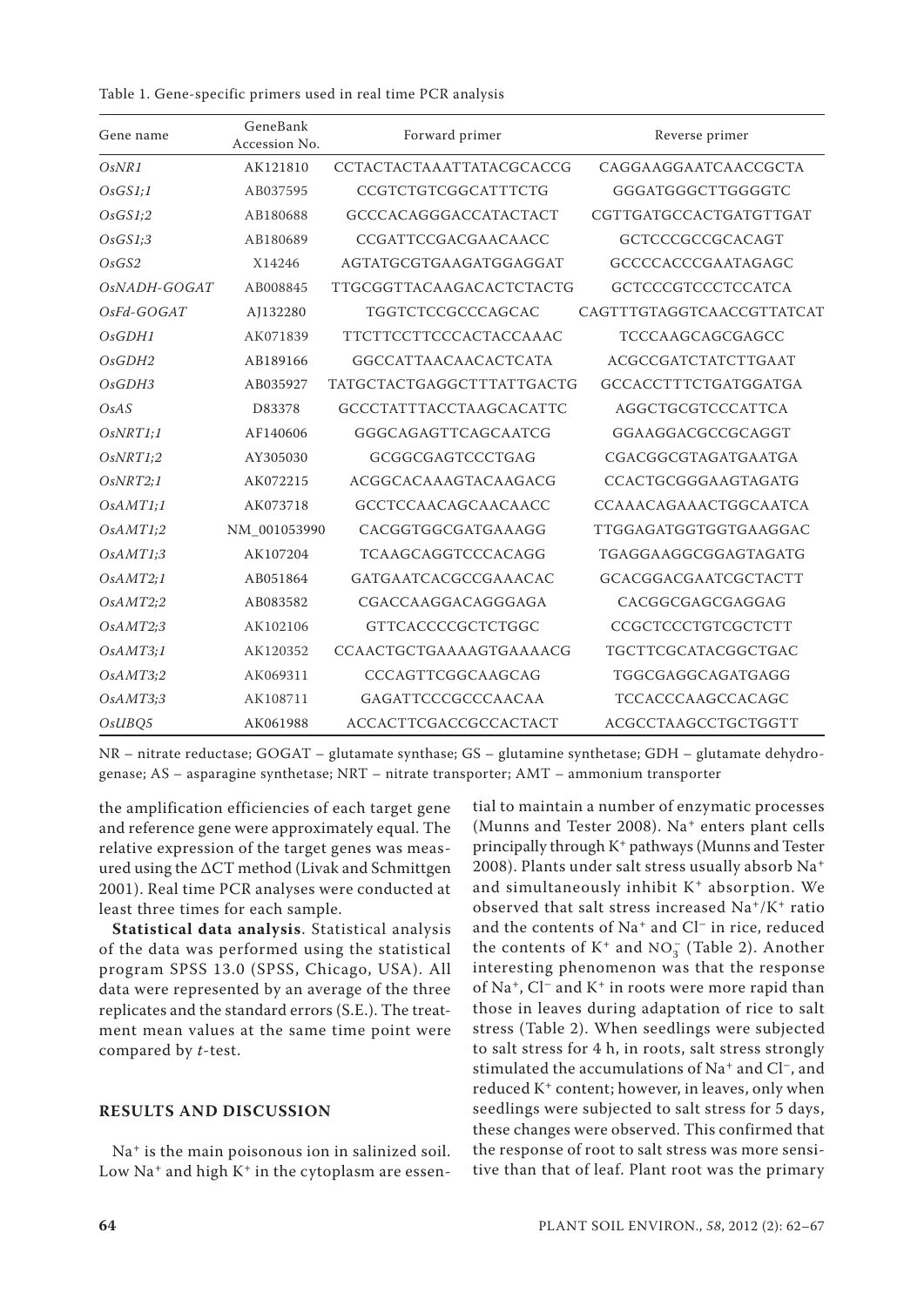Table 2. Effects of salt stress on the contents of inorganic ions in rice seedlings. The seedlings were subjected to 100 mmol/L NaCl stress for 4 h and 5 days

|                                 | Shoot                          |                                                 |                                                  |                                     | Root         |                                                                                                                                              |              |                                   |  |
|---------------------------------|--------------------------------|-------------------------------------------------|--------------------------------------------------|-------------------------------------|--------------|----------------------------------------------------------------------------------------------------------------------------------------------|--------------|-----------------------------------|--|
|                                 | 4 h                            |                                                 | 5 days                                           |                                     | 4 h          |                                                                                                                                              | 5 days       |                                   |  |
|                                 | control                        | salt stress                                     | control                                          | salt stress                         | control      | salt stress                                                                                                                                  | control      | salt stress                       |  |
| $Na^+$ (g/kg DW)                |                                |                                                 | $2.50 \pm 0.06$ $3.08 \pm 0.01$ $2.28 \pm 0.007$ |                                     |              | $15.9 \pm 0.16^{**}$ $2.62 \pm 0.02$ $10.3 \pm 0.27^{**}$ $2.64 \pm 0.01$ $8.90 \pm 0.15^{**}$                                               |              |                                   |  |
| $K^+$ (g/kg DW)                 |                                |                                                 | $32.5 \pm 0.55$ $32.4 \pm 0.31$ $31.1 \pm 0.10$  |                                     |              | $24.1 \pm 0.14**$ 19.3 $\pm$ 0.17 10.82 $\pm$ 0.26** 19.2 $\pm$ 0.39 9.33 $\pm$ 0.15**                                                       |              |                                   |  |
| $Na^+/K^+$ ratio                |                                |                                                 |                                                  |                                     |              | $0.13 \pm 0.0020.16 \pm 0.001$ $0.12 \pm 0.0007$ $1.12 \pm 0.01^{**}$ $0.23 \pm 0.0011.61 \pm 0.005^{**}$ $0.23 \pm 0.0031.6 \pm 0.003^{**}$ |              |                                   |  |
| $Cl^-(g/kg DW)$                 |                                | $3.59 \pm 0.76$ $3.03 \pm 0.40$ $2.48 \pm 0.50$ |                                                  | $11.02 \pm 5.5^*$                   |              | $1.78 \pm 0.21$ $3.78 \pm 0.39^*$                                                                                                            |              | $1.88 \pm 0.13$ 4.18 $\pm$ 0.23** |  |
| $NO_2^-$ (g/kg DW)              | $35.1 \pm 12.1$ $28.0 \pm 1.4$ |                                                 | $33.6 \pm 1.9$                                   | $13.3 \pm 0.30^{**}$ 40.9 $\pm$ 9.3 |              | $36.1 \pm 7.1$                                                                                                                               |              | $39.1 \pm 0.56$ $18.0 \pm 2.2$ ** |  |
| Total amino acids<br>(mg/kg DW) | $585 \pm 42$                   | $627 \pm 20$                                    | $308 \pm 19$                                     | $421 \pm 60$ **                     | $502 \pm 90$ | $392 \pm 27$                                                                                                                                 | $491 \pm 43$ | $411 \pm 49$ **                   |  |

Statistically significant differences among salt stress and control treatments at same time point were determined by *t*-test, and marked as  ${}^*P$  < 0.05 and  ${}^*P$  < 0.01. The values are means ( $\pm$  SE) of three replicates

organ perceiving and responding to salt stress using signaling systems involved in stress tolerance.

It was well-known that  $\mathrm{NO}_3^-$  is reduced to nitrite by nitrate reductase (NR) and then to  $NH<sub>4</sub><sup>+</sup>$  by nitrite reductase (NiR).  $\mathrm{NH}_4^+$  from both nitrate reduction and soil are incorporated into organic molecules by glutamine synthetase (GS) and glutamate synthase (Fd-GOGAT and NADH-GOGAT) or alternative glutamate dehydrogenase (GDH) pathway (reviewed by Shi et al. 2009). Glutamine synthetase

(GS) primarily exists as two isozymes with different subcellular localisations: GS1 in the cytosol and GS2 in chloroplasts/plastids (Kusano et al. 2011). Another key protein, asparagine synthetase (AS), functions in transamination from glutamine to aspartic acid. Our results showed that *OsGS1;2*, *OsGS2*, *OsNR1*, and *OsFd-GOGAT*, all were slightly downregulated by salt stress at 4 h, but at 5 days their expression were strongly downregulated (Table 3). When seedlings were subjected to salt

Table 3. Effects of salt stress on the expression of the genes involved in  $\mathrm{NH}_4^+$  assimilation in rice seedlings. The seedlings were subjected to 100 mmol/L NaCl stress for 4 h and 5 days

|                               | Shoot           |                                                |                |                                  | Root             |                                                                                                                                                                                |                 |                                               |  |
|-------------------------------|-----------------|------------------------------------------------|----------------|----------------------------------|------------------|--------------------------------------------------------------------------------------------------------------------------------------------------------------------------------|-----------------|-----------------------------------------------|--|
|                               | 4 h             |                                                | 5 days         |                                  | 4 h              |                                                                                                                                                                                | 5 days          |                                               |  |
|                               | control         | salt stress                                    | control        | salt stress                      | control          | salt stress                                                                                                                                                                    | control         | salt stress                                   |  |
| OsNR1                         | $1.20 \pm 0.19$ | $0.78 \pm 0.06$                                |                |                                  |                  | $18.8 \pm 0.64$ 5.23 $\pm$ 0.24** 0.02 $\pm$ 0.002 0.018 $\pm$ 0.0003 1.71 $\pm$ 0.05 0.086 $\pm$ 0.008**                                                                      |                 |                                               |  |
| OsGS1;1                       |                 |                                                |                |                                  |                  | $0.31 \pm 0.038$ $0.92 \pm 0.03^{**}$ $1.51 \pm 0.053$ $1.10 \pm 0.063^{**}$ $0.15 \pm 0.003$ $0.32 \pm 0.019^{*}$ $0.33 \pm 0.007$ $0.22 \pm 0.007^{**}$                      |                 |                                               |  |
| OsGS1;2                       |                 |                                                |                |                                  |                  | $0.039 \pm 0.001\,0.028 \pm 0.001\,0.24 \pm 0.012\,0.12 \pm 0.016$ <sup>**</sup> $0.17 \pm 0.001$ $0.066 \pm 0.003$ <sup>*</sup> $1.67 \pm 0.0591.039 \pm 0.009$ <sup>**</sup> |                 |                                               |  |
| $OsGS1;3(10^{-5})$            | $9.9 \pm 2.5$   | $254 \pm 19$ **                                |                | $71.4 \pm 20.3$ $922 \pm 52**$   | $78.5 \pm 6.3$   | $1165 \pm 76***$                                                                                                                                                               | $53.8 \pm 3.87$ | $317 \pm 4.2$ **                              |  |
| OsGS2                         | $15.3 \pm 0.33$ |                                                |                |                                  |                  | $13.0 \pm 0.39^*$ 59.8 $\pm$ 1.39 7.33 $\pm$ 0.16 <sup>**</sup> 0.04 $\pm$ 0.0007 0.027 $\pm$ 0.001 <sup>**</sup> 0.43 $\pm$ 0.03 0.14 $\pm$ 0.008 <sup>**</sup>               |                 |                                               |  |
| $OsNADH-$<br>$GOGAT(10^{-2})$ | $12.3 \pm 1.5$  | $254 \pm 10***$                                | $44.5 \pm 2.5$ | $25 \pm 6.8$                     | $10.6 \pm 0.2$   | $23.5 \pm 0.4$ **                                                                                                                                                              | $52.5 \pm 2.1$  | $35.6 \pm 4.1^*$                              |  |
|                               |                 | $OsFd-GOGAT$ 5.92 $\pm$ 0.21 4.18 $\pm$ 0.17** |                | $31.6 \pm 1.2$ $6.74 \pm 0.09**$ | $0.13 \pm 0.005$ | $0.16 \pm 0.009$                                                                                                                                                               |                 | $0.29 \pm 0.03$ $0.16 \pm 0.003$ <sup>*</sup> |  |
| OsGDH1                        | $11.4 \pm 0.5$  | $15.8 \pm 0.5$ **                              | $27.3 \pm 1.3$ | $11.1 \pm 0.7$ **                | $55.1 \pm 0.5$   | $65.6 \pm 0.9$ **                                                                                                                                                              | $141 \pm 4.7$   | $79.7 \pm 2.9***$                             |  |
| OsGDH2                        | $12.6 \pm 0.4$  | $78.5 \pm 2.3$ **                              | $38.1 \pm 5.4$ | $59.0 \pm 1.3$                   | $234 \pm 3.7$    | $833 \pm 18***$                                                                                                                                                                | $66.1 \pm 4.2$  | $36.4 \pm 2.5***$                             |  |
| OsGDH3                        | $3.2 \pm 0.1$   | $10.7 \pm 0.9^*$                               | $10.6 \pm 0.9$ | $9.0 \pm 0.8$                    | $21.9 \pm 0.2$   | $88.9 \pm 4.6***$                                                                                                                                                              | $4.9 \pm 0.5$   | $2.8 \pm 0.4^*$                               |  |
| OsAS                          | $74.8 \pm 9.5$  | $128 \pm 3.5***$                               | $161 \pm 1.0$  | $70.8 \pm 4.8$ **                | $27.1 \pm 1.6$   | $36.9 \pm 2.3^*$                                                                                                                                                               | $26.7 \pm 0.5$  | $19.0 \pm 0.6$ **                             |  |

Statistically significant differences among salt stress and control treatments at same time point were determined by *t*-test, and marked as \**P* < 0.05 and \*\**P* < 0.01. The values are means (± SE) of three replicates. The values of gene expression were the relative values to reference gene (*OsUBQ5*)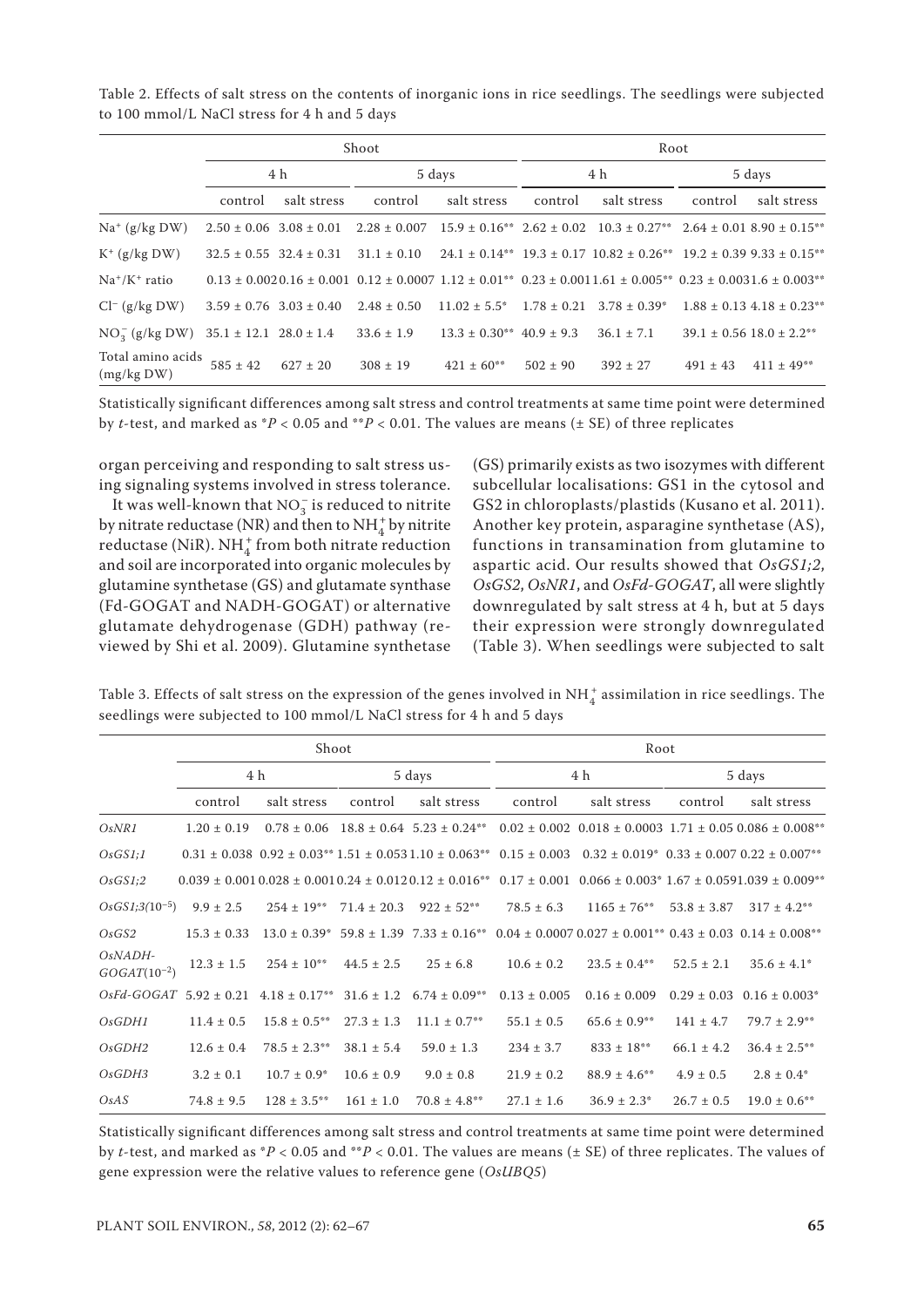|                                                                                                                             | Shoot   |             |         |                                                  | Root            |                   |                               |                                          |  |
|-----------------------------------------------------------------------------------------------------------------------------|---------|-------------|---------|--------------------------------------------------|-----------------|-------------------|-------------------------------|------------------------------------------|--|
|                                                                                                                             | 4 h     |             | 5 days  |                                                  | 4 h             |                   | 5 days                        |                                          |  |
|                                                                                                                             | control | salt stress | control | salt stress                                      | control         | salt stress       | control                       | salt stress                              |  |
| $OsNRT1;1(10^{-3})$ 35.2 ± 2.3 107 ± 5 <sup>**</sup>                                                                        |         |             |         | $90.0 \pm 10.197.9 \pm 5$                        | $46.1 \pm 0.03$ | $47.9 \pm 3.8$    | $125.3 \pm 3$                 | $67.9 \pm 3.7**$                         |  |
| $OsNRT1;2(10^{-4})$ 18.1 ± 4.3 3.2 ± 0.4                                                                                    |         |             |         | $1.6 \pm 0.8$ $21.5 \pm 1.1^{**}$ $1176 \pm 244$ |                 | $885 \pm 45$      | $410 \pm 31$                  | $220 \pm 14**$                           |  |
| $OsNRT2;1(10^{-4})$ 23.3 ± 9.2 2.5 ± 0.5                                                                                    |         |             |         | $48.3 \pm 7.6$ $56.2 \pm 1.3$ $25.4 \pm 1.0$     |                 | $17.6 \pm 2.2^*$  | $20.6 \pm 1.0$ $25.2 \pm 2.2$ |                                          |  |
| $OsAMT1;$ 4.36 ± 0.6 0.87 ± 0.05 <sup>**</sup> 4.81 ± 0.08 2.96 ± 0.05 <sup>**</sup> 0.11 ± 0.001 0.31 ± 0.01 <sup>**</sup> |         |             |         |                                                  |                 |                   |                               | $0.30 \pm 0.050.38 \pm 0.06$             |  |
| $OsAMT1;2(10^{-5})$ 10.9 ± 1.4 8.46 ± 3.2                                                                                   |         |             |         | $19.7 \pm 6.3$ $13.4 \pm 3.3$ $12.2 \pm 8.8$     |                 | $16.7 \pm 1.7$    |                               | $241 \pm 11$ $154 \pm 2.2$ <sup>**</sup> |  |
| $OsAMT1;3(10^{-3})$ 6.8 ± 2.2 3.9 ± 0.3                                                                                     |         |             |         | $10.9 \pm 0.8$ $2.2 \pm 0.2^{**}$ $21.9 \pm 1.0$ |                 | $7.7 \pm 0.4***$  | $157 \pm 10.277.2 \pm 2^*$    |                                          |  |
| $OsAMT2;1(10^{-4})$ 83.4 ± 5.5 96.4 ± 15.4                                                                                  |         |             |         | $120.7 \pm 8.3$ $136.0 \pm 4.1$ $3.1 \pm 0.4$    |                 | $22.8 \pm 1.3$ ** | $10.8 \pm 1.8$ $9.5 \pm 0.4$  |                                          |  |
| $OsAMT2;2(10^{-4})$ 82.7 ± 33.131.9 ± 7.0                                                                                   |         |             |         | $74.9 \pm 17.9$ $48.3 \pm 4.3$                   | $7.81 \pm 2.5$  | $18.5 \pm 8.6$    | $9.60 \pm 1.4824.1 \pm 14$    |                                          |  |
| $OsAMT2;3(10^{-5})$ 2.27 ± 0.8 6.22 ± 3.0                                                                                   |         |             |         | $16.5 \pm 8.4$ 58.7 $\pm$ 27.1 2.67 $\pm$ 0.3    |                 | $0.60 \pm 0.3$ ** | $1.12 \pm 0.3$ 5.05 $\pm$ 2.4 |                                          |  |
| $OsAMT3;1(10^{-3})$ 18.0 ± 1.4 24.9 ± 1.0 <sup>*</sup>                                                                      |         |             |         | $44.0 \pm 4.4$ 21.6 $\pm$ 0.8* 9.12 $\pm$ 0.6    |                 | $15.1 \pm 0.1$ ** | $6.80 \pm 0.3$                | $7.0 \pm 0.5$                            |  |
| $OsAMT3;2(10^{-3})$ 2.72 ± 0.3 14.6 ± 1.7 <sup>**</sup> 8.48 ± 1.2 28.9 ± 0.4 <sup>**</sup> 8.0 ± 0.3                       |         |             |         |                                                  |                 | $13.0 \pm 0.4$ ** | $5.5 \pm 0.2$                 | $6.5 \pm 0.9$                            |  |
| $OsAMT3;3(10^{-5})117.6 \pm 8.5$ 372.9 $\pm$ 40.2* 417.6 $\pm$ 59 316.8 $\pm$ 31.1 6.6 $\pm$ 6.1                            |         |             |         |                                                  |                 | $5.42 \pm 1.7$    |                               | $20.6 \pm 1.1$ 6.11 $\pm$ 0.3**          |  |

Table 4. Effects of salt stress on the expression of *OsAMT* and *OsNRT* gene families in rice seedlings. The seedlings were subjected to 100 mmol/L NaCl stress for 4 h and 5 days

Statistically significant differences among salt stress and control treatments at same time point were determined by *t*-test, and marked as \**P* < 0.05 and \*\**P* < 0.01. The values are means (± SE) of three replicates. The values of gene expression were the relative values to reference gene (*OsUBQ5*)

stress for 4 h, salt stress strongly stimulated the expression of *OsGS1;1*, *OsNADH-GOGAT*, *OsAS*, *OsGS1;3*, *OsGDH1*, *OsGDH2*, *OsGDH3* in both leaves and roots of rice, after this time point their expression decreased (Table 3). In summary, when seedlings were subjected to salt stress for 5 days, most of genes involved in NH $_4^+$  assimilation were downregulated by salt stress. The downregulations of these genes might be the response to  $NO_3^-$  change. Salt stress did not reduce  $NO_3^-$  contents in both roots and leaves at 4 h, whereas at 5 days salt stress mightily decreased its contents (Table 2). The deficiencies of  $NO_3^-$  in both roots and leaves can cause two baneful consequences, the large downregulation of *OsNR1* expression and the subsequent reduction of  $NH_4^+$  production in both leaves and roots. This event might immediately induce the downregulations of the genes involved in  $NH_4^+$ assimilation (Table 3). When rice seedlings were subjected to salt stress for 4 h, fleetly upregulated expression of *OsGS1;1*, *OsNADH-GOGAT*, *OsAS*, *OsGS1;3*, *OsGDH1*, *OsGDH2*, and *OsGDH3* in both leaves and roots of rice might show a quick adaptative response to salt stress, and these genes might be helpful for the synthesis of the N-containing compounds related to salt response. The responses of *OsAMT* and *OsNRT* gene families to salt stress were diversiform. There might be complex regulatory mechanisms, which should be investigated in future studies (Table 4). Our results indicated that the interference between salinity and nitrogen nutrition might be a very complex network, even may affect most metabolism processes in plant. The understanding of the nitrogen metabolism response to salt stress may be crucial for salt tolerance research, and will be an important research direction for salt stress physiology in future.

#### **REFERENCES**

- Ashraf M., Harris P.J.C. (2004): Potential biochemical indicators of salinity tolerance in plants. Plant Science, *166*: 3–16.
- Deng X.X., Zhang X.Q., Song X.J., Lai K.K., Guo L.B., Xin Y.Y., Wang H.Z., Xue D.W. (2011): Response of transgenic rice at germination traits under salt and alkali stress. African Journal of Agricultural Research, *6*: 4335–4339.
- Hoai N.T.T., Shim I.S., Kobayashi K., Kenji U. (2003): Accumulation of some nitrogen compounds in response to salt stress and their relationships with salt tolerance in rice (*Oryza sativa* L.) seedlings. Plant Growth Regulation, *41*: 159–164.
- Kusano M., Tabuchi M., Fukushima A., Funayama K., Diaz C., Kobayashi M., Hayashi N., Tsuchiya Y.N., Takahashi H., Kamata A., Yamaya T., Saito K. (2011): Metabolomics data reveal a crucial role of cytosolic glutamine synthetase 1;1 in coordinating metabolic balance in rice. Plant Journal, *66*: 456–466.